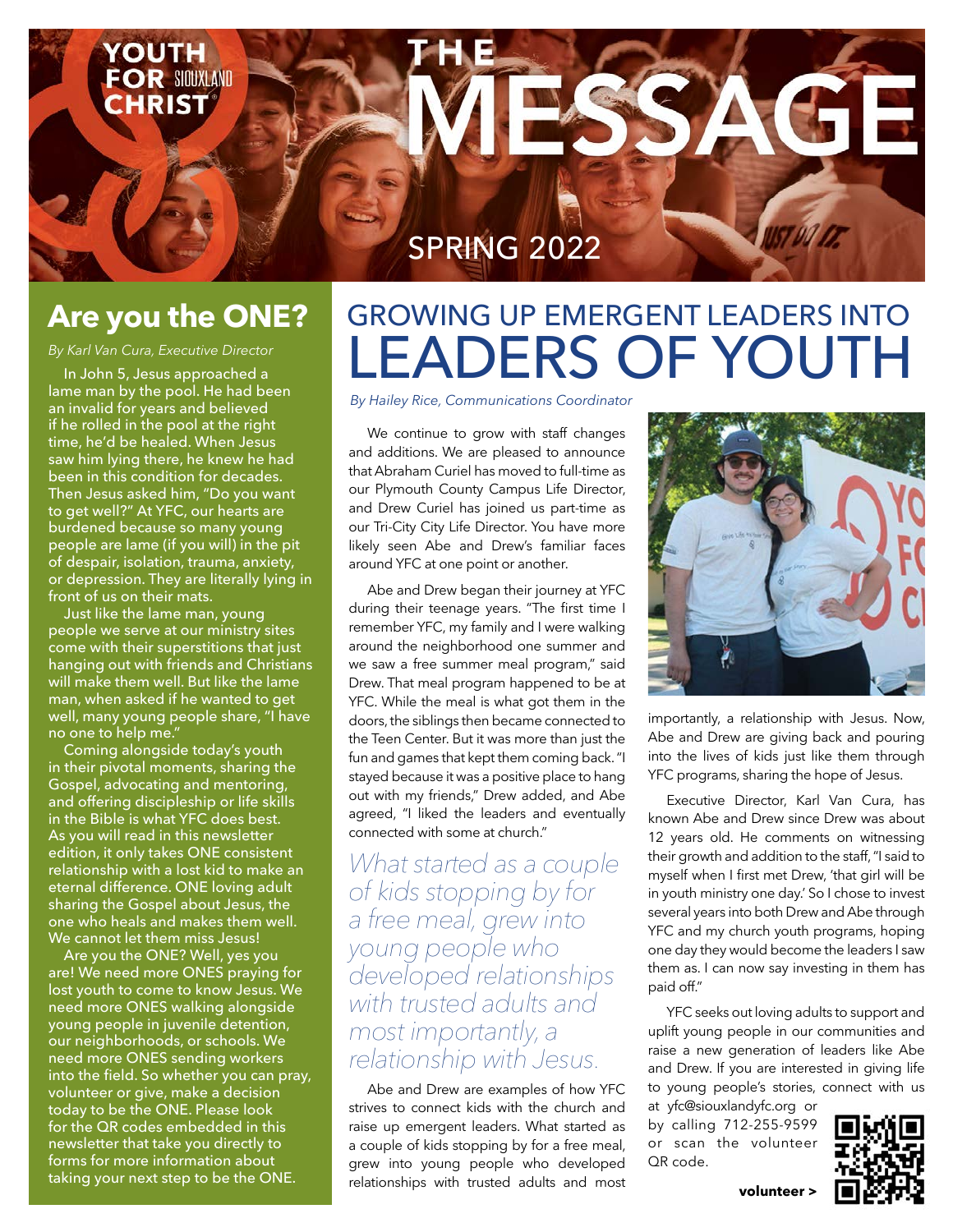## TH LIVING THROUGH TRAUM NEED LOVING ADULTS

#### *By Rachelle "Shelli" Rawson, JJM Director*

In our Juvenile Justice Ministry, we are blessed with many outstanding volunteers and would not be able to spread the Gospel to as many young people without them. Within the JJM programs, struggling youth are paired with trustworthy, loving adults, like Advocate Charley, who was paired with her mentee Madison. Their relationship serves as a testament to the success and growth that these young people often experience.

Madison grew up through much trauma, leaving her feeling unloved by those around her. She frequently transferred between emergency shelters and different group homes. Charley first met Madison in Juvenile Detention, and soon Madison was transferred to a treatment facility. However, she ran away from the facility and could not be located.

For months, Charley and many others searched for her mentee. During this time, Charley sat and wrote her letters so she would know just how loved and missed she was. Months later, Madison was found after overdosing and Charley rushed to her side. The letters were shared with Madison at this time, and something was noticeably different between them.

### *After seeing how Charley never gave up on her, Madison felt loved and their bond became stronger.*

Without advocates like Charley, many of these high-risk, traumatized youth would be struggling alone, however, YFC intentionally reaches out to them in the most pivotal moments in their lives.



If you are interested in becoming an advocate or want to learn more about how the JJM programming supports youth in institutions, please contact Rachelle "Shelli" Rawson at Rachelle@siouxlandyfc or call (712-255-9599) or scan the volunteer QR code.

# CONNECTING WITH ITY HIGH SCHOO

#### *By Jim Cole, Tri-City Area Director*

The opportunities and doors continue to open for Siouxland Youth For Christ. Last fall, prayers were answered and YFC was given an opportunity to enter into all three Sioux City High Schools. In February, we began providing three full time positions, locating one staff at each high school during the school year. While each school has a slightly different job description, the overall goal is to help students be successful at school.

In the first 2 months, we've been available to break up a few fights, provide a shoulder to cry on, pray with staff and students, and share the Gospel. At North High, we secured a room and cultivated a couple of volunteers for an after school small group, where we talk more freely about life and faith with students. Calee Ewing, our Campus Life Director, has temporarily taken on this new position at North High school.

**Tony Dunnick** is located at East High School. Outside of YFC, he is a Worship and Creative Arts Pastor at Sioux City First Church. He is a singer, songwriter, and guitar teacher.

Tony also works as an on-site news videographer and Home Health aide. He is married with Tony Dunnick four children and



enjoys spending time with family and seeing people restored by God.

*We are excited to welcome Tony Dunnick and Jeremy Robertson to the YFC staff!*

**Jeremy Robertson**, is located at West High School. Jeremy, a native of Jackson, MS, has served the Siouxland community

as a pastor at Mt. Zion Missionary Baptist Church since October 2017. He is a man who wears many hats, but most of all a servant. He studied at Kingdom Theological Seminary and holds a Tony Dunnick Masters in Theology. Jeremy Robertson He and his wife



Keiona have two children. Jeremy lives by the Golden Rule, "Do unto others as you would have them do unto you "

We are excited to have Tony and Jeremy join our YFC staff, and for Calee's transition. We're looking forward to the continual work God is doing in the lives of students in our high schools. As we navigate through this new partnership, please be praying over Jeremy, Tony, Calee, and the students they are serving.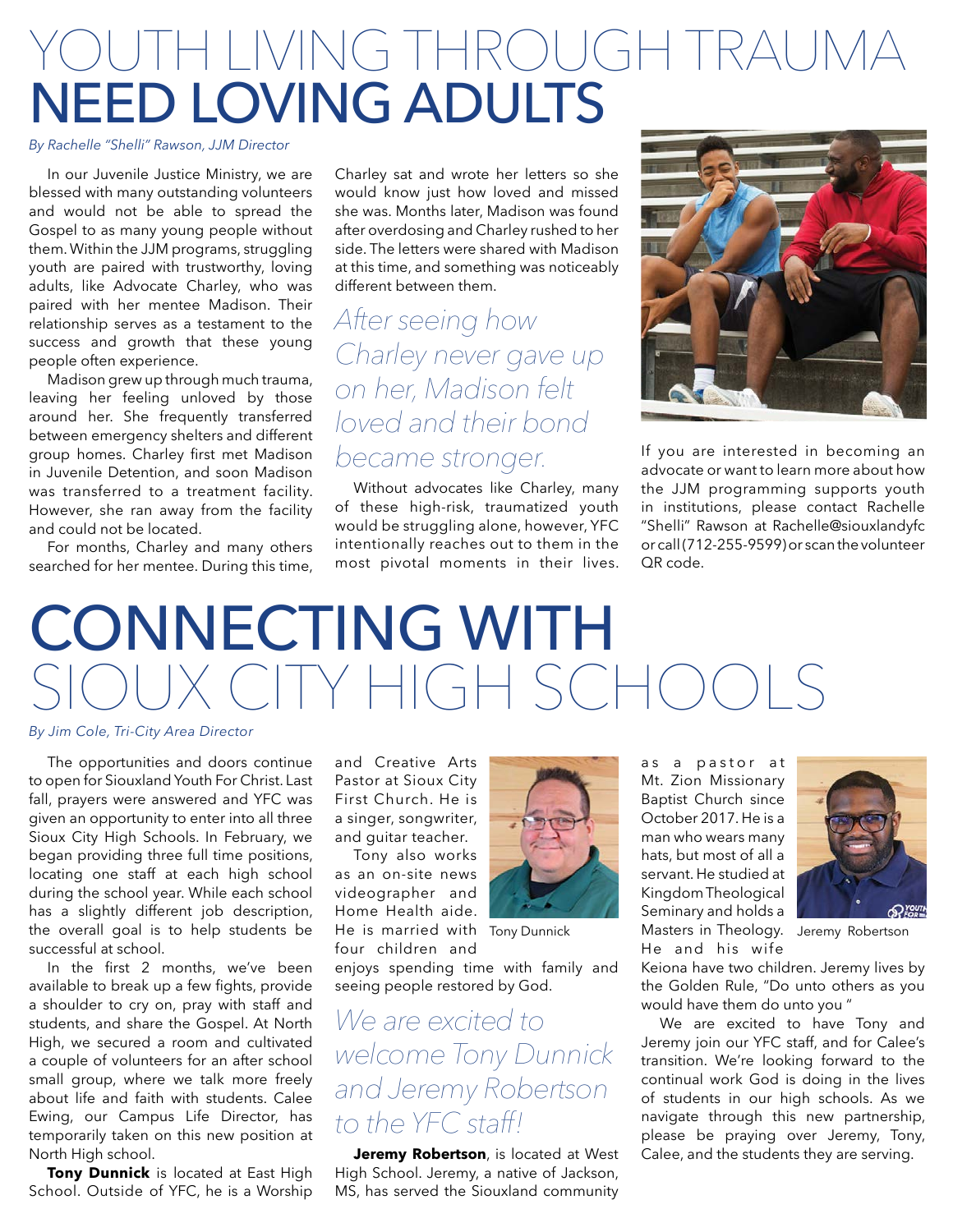## WHAT IS SEE THE STORY /BE THE STORY?

*By Grace Nordquist, Community Engagement Coordinator*

The "See The Story" and "Be The Story" process was developed at Youth For Christ USA as a three step relational way to invite people to learn more about the mission and purpose of our organization. The goal would be to find like-minded people who also have a heart for our mission. This method has been recently implemented in Sioux City, specifically the Northside area, from March through May.

#### **Step 1 - See The Story**

The See The Story ministry tour is like a **"first date"**. Over a few months we invite and encourage people to "meet" YFC for the first time or get "reacquainted" with us through a 50-minute ministry tour. During the tour, guests learn about the mission and passion of YFC to transform the lives of youth, their families, and our community. This is done through engaging stories of staff, volunteers, and kids whose lives have been impacted by our mission, and sharing about our ministry models and goals.

#### **Step 2 - Following Up**

Do you remember a time you went on a first date? After a first date there are often questions like, "How did it go? What did the other person think? Will there be another date?" Similar to this, we make sure to follow up with each person who attends a See The Story to answer questions they have about YFC. Then after the **"second date"**, if someone is interested, we invite them to a third date.

#### **Step 3 - Be The Story**

The **"third date"** is our Be The Story one-hour program. During the program, we share impactful volunteer and student stories through both videos and live testimonies while guests enjoy a complimentary dinner. At this point, the goal is that many of the guests would have attended a See The Story tour and been followed up by a team member. So now we're ready to invite them to take the next step in partnering in our mission through financial, volunteer, or prayer support.



Instead of jumping to the third date, at YFC we decided we wanted to give people the opportunity to learn about us before committing to partnering with us. We understand that giving of your time, talents and treasure is important and we want you to sow where you are called. If YFC is that place, we want to thank you for helping us reach 2,400 young people with the hope of Jesus every year.

Since this process began we've had 33 people pledge to volunteer or pray, and raised over \$23,000 the night of the Be The Story event, which is being matched dollar for dollar up to \$25,000 with an additional \$22,000 pledged each year over the next 3 years, all committed to grow our northside community ministry. Check out our website for upcoming opportunities or connect with Grace at grace@siouxlandyfc.org.

## HELLO YFC CAMP, OU OLD FRIEND!

#### *By Tom Cook, Siouxland Camp Coordinator*

We are excited to announce Siouxland YFC is going back to YFC camp!

We will be taking students from all three communities (Hawarden, Le Mars, Sioux City) back to camp this summer! We will be traveling to Detroit Lakes, Minnesota for High School Camp from June 19-24. Then we will be in Ogden, Iowa for Middle School Camp from July 26-30. The students can't wait for these camps which they've described as fun and memorable, helping them become "a better person and developing their relationship with God."

YFC Camp exists to raise up lifelong followers of Jesus by creating a transformational environment for young people through authentic relationships, shared experiences, outdoor challenges, and times of solitude that draw students

to the heart of God.

You can be a part of a student's journey to camp! Consider partnering with us by helping to send a kid to camp through your financial gift. \$500 will send one kid to camp for an entire week, so they can have the opportunity to hear about the love of Jesus.

If you are interested in sending your kid or volunteering to be part of this year's summer camp, contact Tom Cook in Hawarden at tom@siouxlandyfc.org, Abe Curiel in Le Mars at abraham@ siouxlandyfc.org, or Drew Curiel in Sioux City at drew@siouxlandyfc.org. Thank you for helping make a difference in the life of a young person.